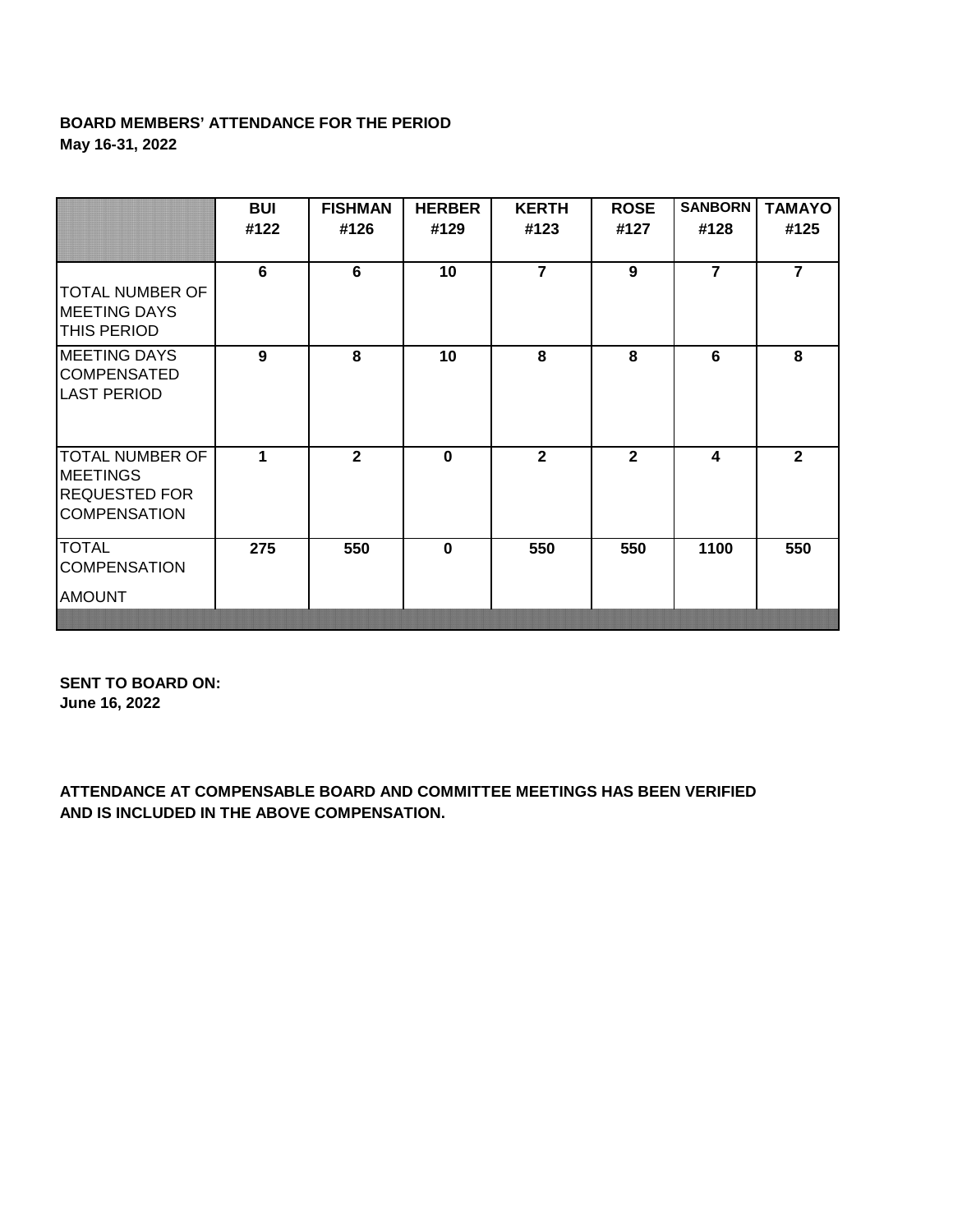| TO:          | President of the Board |                        |  |
|--------------|------------------------|------------------------|--|
| <b>FROM:</b> |                        | Director: Brandon Rose |  |

Signature: *Brandon Rose (kw)*

**RE: REQUEST COMPENSATION FOR SERVICE RENDERED AT THE REQUEST OF THE BOARD (Per Resolution 91-7-5)**

**PAY PERIOD: MAY 16, 2022 – MAY 31, 2022**

## **BOARD/COMMITTEE MEETINGS AND ADDITIONAL ACTIVITIES:**

| $\Box$ | <b>DATE</b>    | <b>PURPOSE</b>                                                | <b>COMPENSATION</b><br><b>CATEGORY*</b> | <b>ATTENDEES</b> |
|--------|----------------|---------------------------------------------------------------|-----------------------------------------|------------------|
|        | 05/17/22       | <b>Finance and Audit Committee Meeting</b>                    | $\mathsf{C}$                            |                  |
|        | 05/18/22       | <b>ERCS Committee Meeting</b>                                 | $\mathsf{C}$                            |                  |
|        | 05/19/22       | <b>Board Meeting</b>                                          | $\mathsf{C}$                            |                  |
|        | $05/22 - 5/25$ | <b>Distributech Conference</b>                                | H                                       |                  |
|        | 05/25/22       | <b>Meeting re: Alley Lighting Friends of Capitol Mansions</b> | $\mathbf{F}$                            |                  |
|        | 05/26/22       | <b>Salute to Labor Annual Dinner and Event</b>                | F                                       |                  |
|        | 05/27/22       | <b>Check-in Call with Paul Lau</b>                            | E                                       |                  |
|        |                |                                                               |                                         |                  |
|        |                |                                                               |                                         |                  |
|        |                |                                                               |                                         |                  |
|        |                |                                                               |                                         |                  |
|        |                |                                                               |                                         |                  |
|        |                |                                                               |                                         |                  |
|        |                |                                                               |                                         |                  |
|        |                |                                                               |                                         |                  |
|        |                |                                                               |                                         |                  |
|        |                |                                                               |                                         |                  |

## **Total number of meetings compensated in the first half of the month: 8**

#### **Total number of eligible compensation days this period: 9**

#### **Total number of activities requested for compensation: 2**

Please mark the box "N/C" if you do not want to receive compensation but wish this meeting reflected on compensation form.

\*COMPENSATION CATEGORIES: (GP-12 Board Compensation and Benefits)

- A-Adhoc Committee Meetings
- B-SMUD Workshops
- C-Publicly Noticed Meetings/Committees/Closed Sessions

D-State/Federal Legislative Meetings/Briefings

E-Customer or SMUD Staff Meetings

F-Community Meetings/Events

G-Recognition Events for SMUD

H-Conference/Organized Educational Activities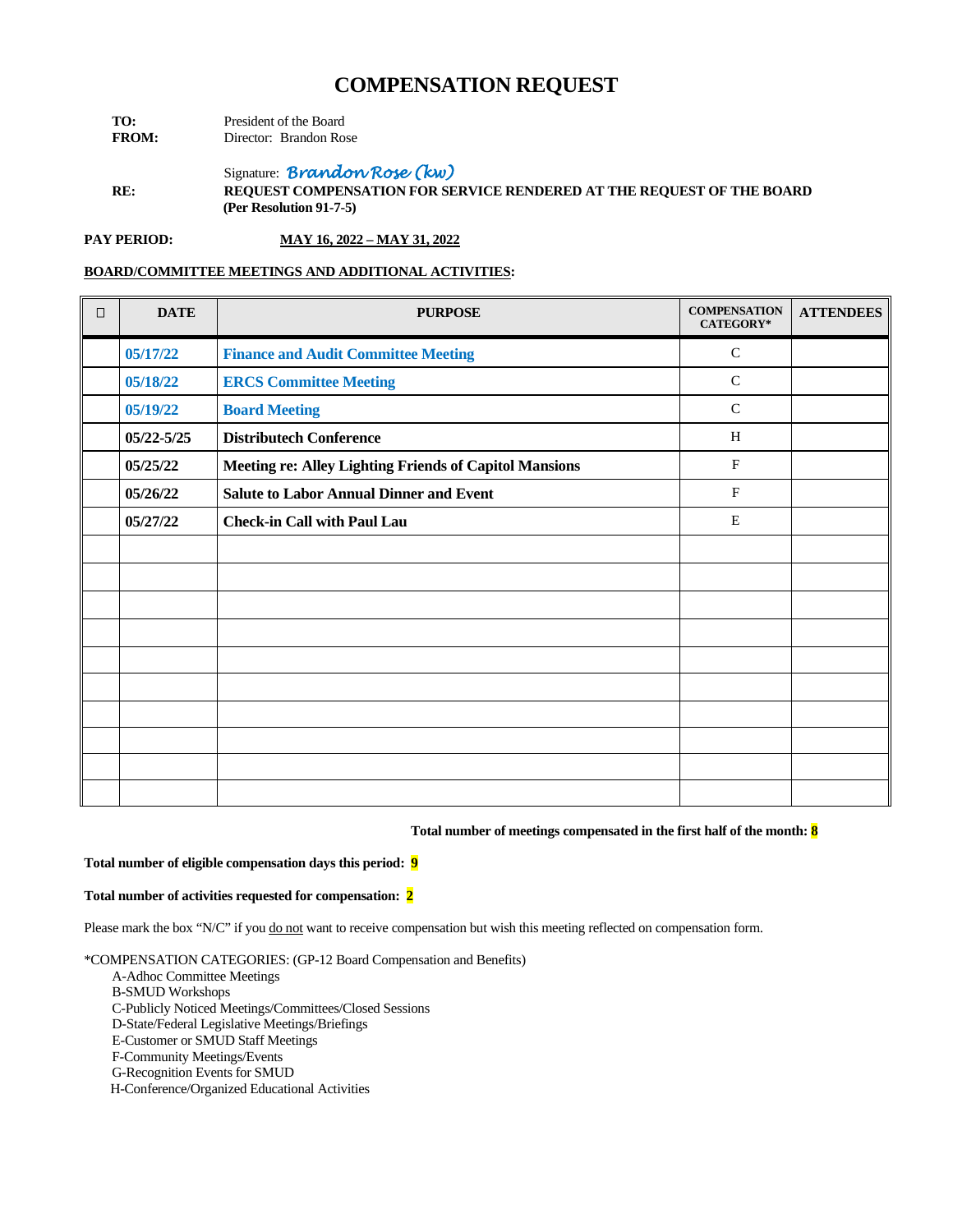- **TO:** President of the Board<br>**FROM:** Director: Nancy Bui-T **Director:** Nancy Bui-Thompson
- Signature: *Nancy Bui-Thompson (kw)* **RE: REQUEST COMPENSATION FOR SERVICE RENDERED AT THE REQUEST OF THE BOARD (Per Resolution 91-7-5)**

**PAY PERIOD: MAY 16, 2022 – MAY 31, 2022**

## **BOARD/COMMITTEE MEETINGS AND ADDITIONAL ACTIVITIES:**

| $\Box$ | <b>DATE</b> | <b>PURPOSE</b>                                 | <b>COMPENSATION</b><br>CATEGORY* | <b>ATTENDEES</b> |
|--------|-------------|------------------------------------------------|----------------------------------|------------------|
|        | 05/17/22    | <b>Finance and Audit Committee Meeting</b>     | $\mathsf{C}$                     |                  |
|        | 05/18/22    | <b>ERCS Committee Meeting</b>                  | $\mathcal{C}$                    |                  |
|        | 05/19/22    | <b>Board Meeting</b>                           | $\mathsf{C}$                     |                  |
|        | 05/26/22    | <b>Salute to Labor Annual Dinner and Event</b> | $\mathbf{F}$                     |                  |
|        | 05/27/22    | <b>Check-in Call with Paul Lau</b>             | E                                |                  |
|        | 05/31/22    | <b>Strategic Development Pre-Brief</b>         | $\mathbf E$                      |                  |
|        |             |                                                |                                  |                  |
|        |             |                                                |                                  |                  |
|        |             |                                                |                                  |                  |
|        |             |                                                |                                  |                  |
|        |             |                                                |                                  |                  |
|        |             |                                                |                                  |                  |
|        |             |                                                |                                  |                  |
|        |             |                                                |                                  |                  |
|        |             |                                                |                                  |                  |

## **Total number of meetings compensated in the first half of the month: 9**

#### **Total number of eligible compensation days this period: 6**

#### **Total number of activities requested for compensation: 1**

Please check the box if you do not want to receive compensation but wish this meeting reflected on compensation form.

- A-Adhoc Committee Meetings
- B-SMUD Workshops
- C-Publicly Noticed Meetings/Committees/Closed Sessions
- D-State/Federal Legislative Meetings/Briefings
- E-Customer or SMUD Staff Meetings
- F-Community Meetings/Events
- G-Recognition Events for SMUD
- H-Conference/Organized Educational Activities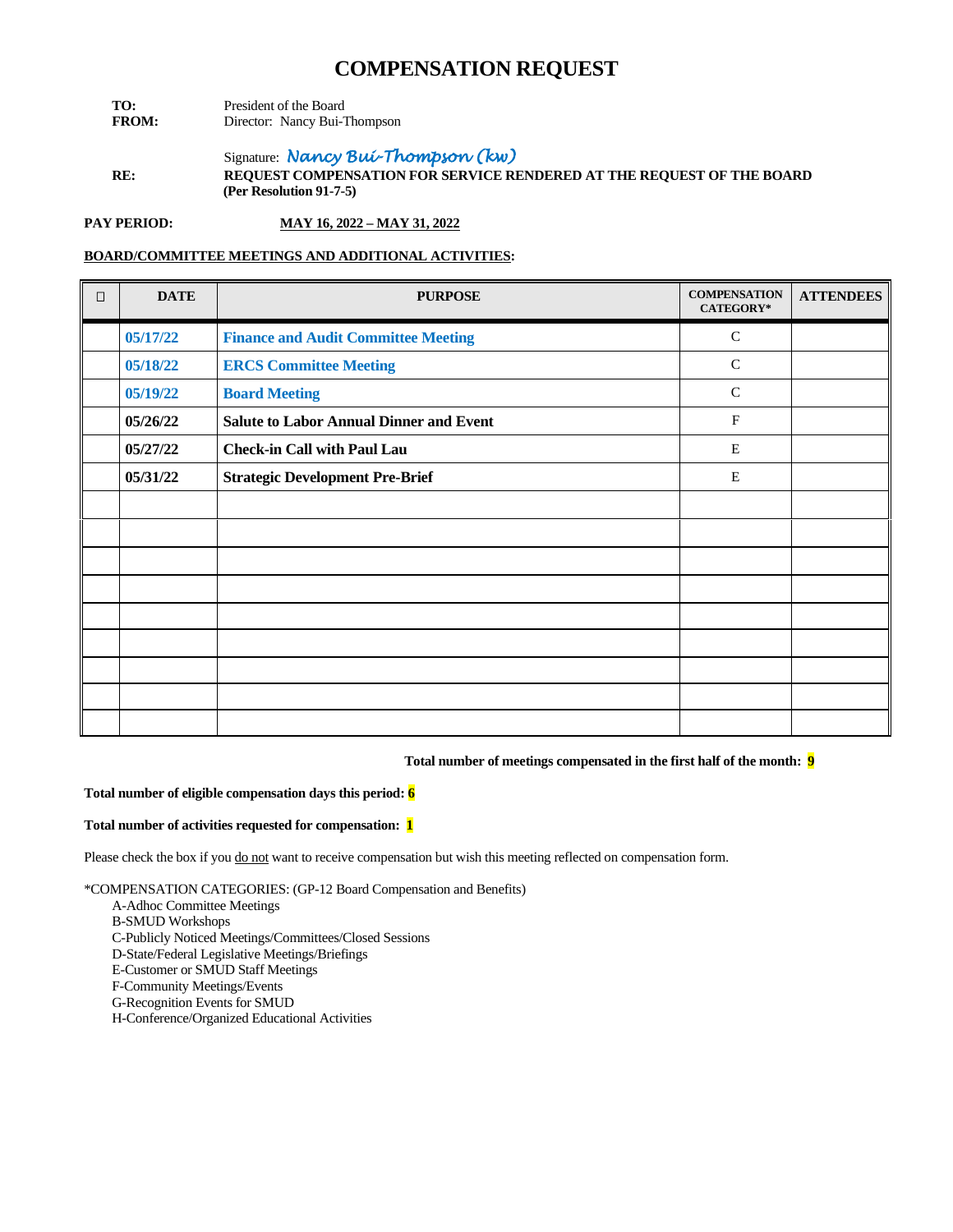- **TO:** President of the Board<br>**FROM:** Director: Gregg Fishn **Director:** Gregg Fishman
- Signature: *Gregg Fishman (kw)*  **RE: REQUEST COMPENSATION FOR SERVICE RENDERED AT THE REQUEST OF THE BOARD (Per Resolution 91-7-5)**

**PAY PERIOD: MAY 16, 2022 – MAY 31, 2022**

## **BOARD/COMMITTEE MEETINGS AND ADDITIONAL ACTIVITIES:**

| $\Box$ | <b>DATE</b> | <b>PURPOSE</b>                                 | <b>COMPENSATION</b><br><b>CATEGORY*</b> | <b>ATTENDEES</b> |
|--------|-------------|------------------------------------------------|-----------------------------------------|------------------|
|        | 05/17/22    | <b>Finance and Audit Committee Meeting</b>     | $\mathsf{C}$                            |                  |
|        | 05/18/22    | <b>ERCS Committee Meeting</b>                  | $\mathsf{C}$                            |                  |
|        | 05/19/22    | <b>Board Meeting</b>                           | $\mathsf{C}$                            |                  |
|        | 05/24/22    | Speaking: 59 <sup>th</sup> Street Project      | $\mathbf{F}$                            |                  |
|        | 05/26/22    | <b>Meeting with Tim Cholibois</b>              | $\mathbf{F}$                            |                  |
|        | 05/26/22    | Speaking: Black Chamber Youth Leadership Event | $\mathbf{F}$                            |                  |
|        | 05/27/22    | <b>Check-in Call with Paul Lau</b>             | E                                       |                  |
|        |             |                                                |                                         |                  |
|        |             |                                                |                                         |                  |
|        |             |                                                |                                         |                  |
|        |             |                                                |                                         |                  |
|        |             |                                                |                                         |                  |
|        |             |                                                |                                         |                  |
|        |             |                                                |                                         |                  |
|        |             |                                                |                                         |                  |
|        |             |                                                |                                         |                  |
|        |             |                                                |                                         |                  |

#### **Total number of meetings compensated in the first half of the month: 8**

#### **Total number of eligible compensation days this period: 6**

### **Total number of activities requested for compensation: 2**

Please mark the box "N/C" if you do not want to receive compensation but wish this meeting reflected on compensation form.

- A-Adhoc Committee Meetings
- B-SMUD Workshops
- C-Publicly Noticed Meetings/Committees/Closed Sessions
- D-State/Federal Legislative Meetings/Briefings
- E-Customer or SMUD Staff Meetings
- F-Community Meetings/Events
- G-Recognition Events for SMUD
- H-Conference/Organized Educational Activities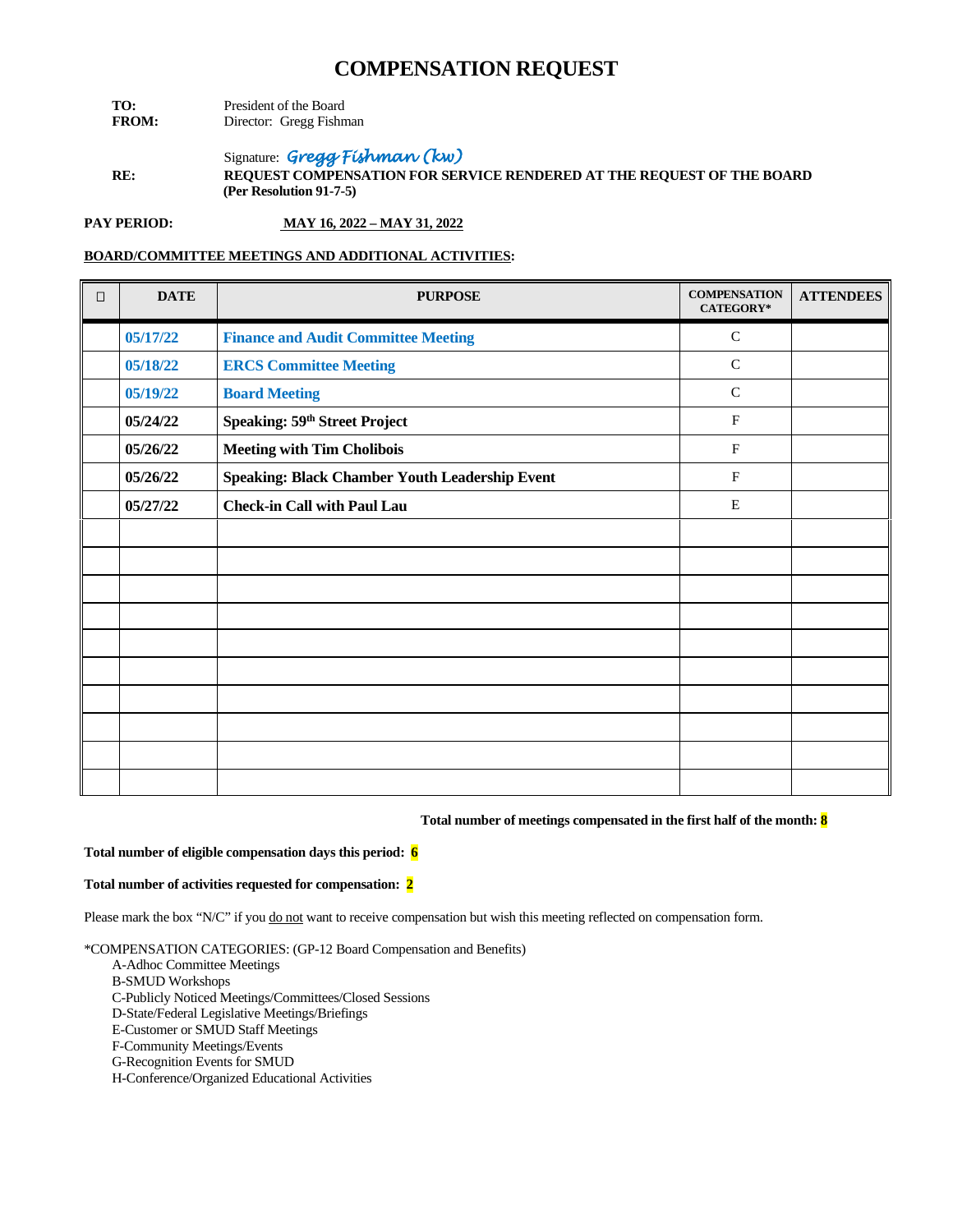## **TO:** President of the Board<br>**FROM:** Director: Rosanna He Director: Rosanna Herber

Signature: *Rosanna Herber (kw)* **RE: REQUEST COMPENSATION FOR SERVICE RENDERED AT THE REQUEST OF THE BOARD (Per Resolution 91-7-5)**

**PAY PERIOD: MAY 16, 2022 – MAY 31, 2022**

### **BOARD/COMMITTEE MEETINGS AND ADDITIONAL ACTIVITIES:**

| $\Box$ | <b>DATE</b> | <b>PURPOSE</b>                                                                                      | <b>COMPENSATION</b><br><b>CATEGORY*</b> | <b>ATTENDEES</b> |
|--------|-------------|-----------------------------------------------------------------------------------------------------|-----------------------------------------|------------------|
|        | 05/16/22    | Lunch Meeting with Dr. Singh of Elk Grove and SMUD Staff                                            | $\mathbf{F}$                            |                  |
|        | 05/16/22    | Meeting with Principle and Crocker/Riverside School and SMUD<br><b>Staff</b>                        | $\mathbf{F}$                            |                  |
|        | 05/17/22    | <b>Sacramento History Museum Alliance Board Meeting</b>                                             | $\mathbf{F}$                            |                  |
|        | 05/17/22    | <b>Finance and Audit Committee Meeting</b>                                                          | $\mathsf{C}$                            |                  |
|        | 05/18/22    | <b>Elk Gove Electric Bus Meeting</b>                                                                | $\mathbf{F}$                            |                  |
|        | 05/18/22    | <b>ERCS Committee Meeting</b>                                                                       | $\mathsf{C}$                            |                  |
|        | 05/19/22    | <b>Phone Call with Paul Lau</b>                                                                     | E                                       |                  |
|        | 05/19/22    | <b>Board Meeting</b>                                                                                | $\mathcal{C}$                           |                  |
|        | 05/19/22    | <b>History Museum Meeting re: Burnett Awards</b>                                                    | $\mathbf F$                             |                  |
|        | 05/20/22    | <b>Business Journal's Top CFO's and Executive Suite Awards</b>                                      | $\mathbf F$                             |                  |
|        | 05/22/22    | <b>Speaking: Power of One Reception</b>                                                             | $\mathbf{F}$                            |                  |
|        | 05/24/22    | <b>Sacramento Metro Advocates for Rail and Transit (SMART) Steering</b><br><b>Committee Meeting</b> | $\mathbf F$                             |                  |
|        | 05/25/22    | <b>Land Acknowledgement Statement Session</b>                                                       | E                                       |                  |
|        | 05/25/22    | <b>ALF Welcome Reception</b>                                                                        | $\mathbf F$                             |                  |
|        | 05/26/22    | <b>Salute to Labor Annual Dinner and Event</b>                                                      | $\mathbf{F}$                            |                  |
|        | 05/27/22    | <b>Check-in Call with Paul Lau</b>                                                                  | E                                       |                  |
|        |             |                                                                                                     |                                         |                  |

### **Total number of meetings compensated in the first half of the month: 10**

#### **Total number of eligible compensation days this period: 10**

## **Total number of activities requested for compensation: 0**

Please check the box if you do not want to receive compensation but wish this meeting reflected on compensation form.

- A-Adhoc Committee Meetings
- B-SMUD Workshops
- C-Publicly Noticed Meetings/Committees/Closed Sessions
- D-State/Federal Legislative Meetings/Briefings
- E-Customer or SMUD Staff Meetings
- F-Community Meetings/Events
- G-Recognition Events for SMUD
- H-Conference/Organized Educational Activities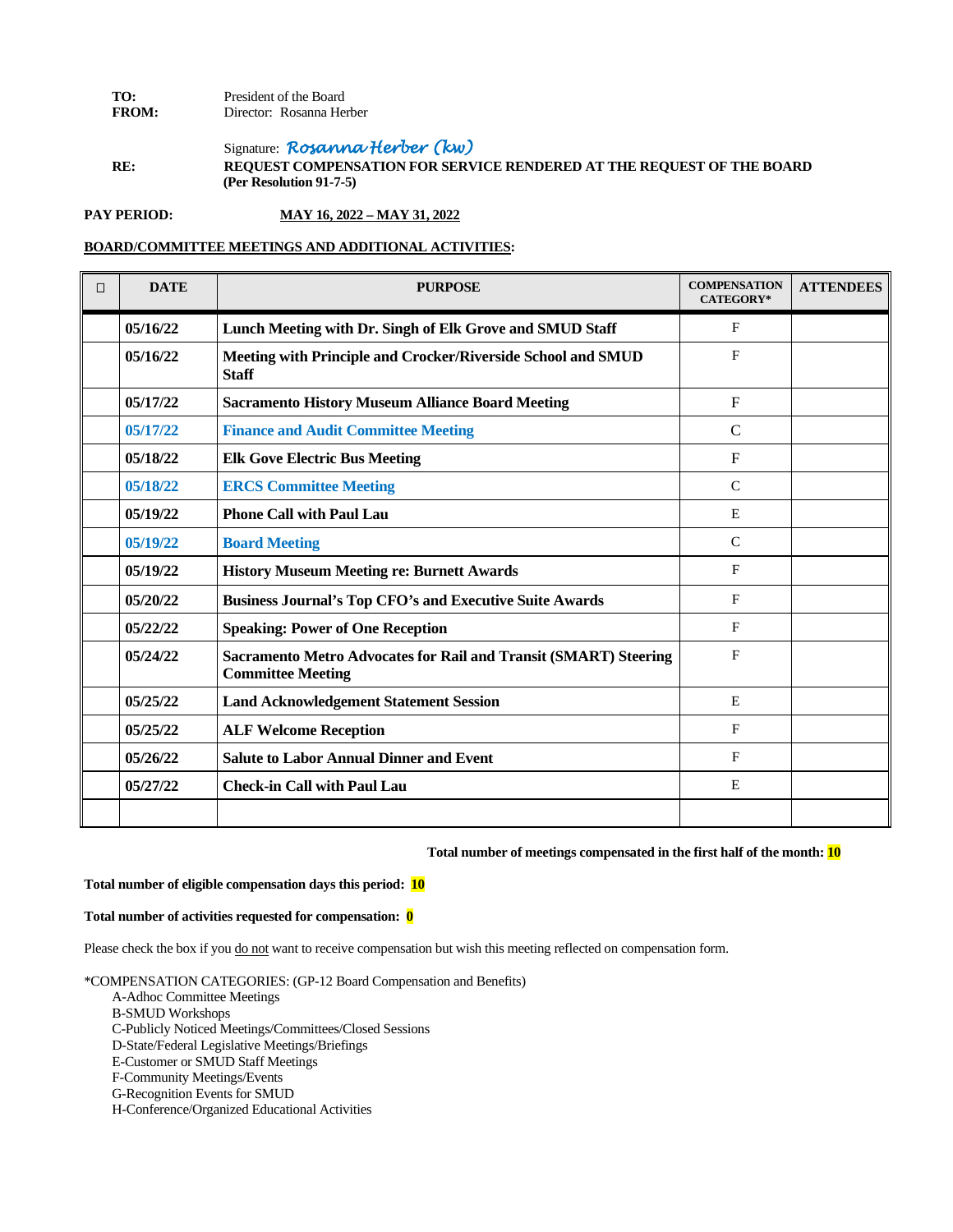| TO:          | President of the Board |  |  |
|--------------|------------------------|--|--|
| <b>FROM:</b> | Director: Rob Kerth    |  |  |

Signature: *Rob Kerth (kw)* **RE: REQUEST COMPENSATION FOR SERVICE RENDERED AT THE REQUEST OF THE BOARD (Per Resolution 91-7-5)**

**PAY PERIOD: MAY 16, 2022 – MAY 31, 2022**

## **BOARD/COMMITTEE MEETINGS AND ADDITIONAL ACTIVITIES:**

| $\Box$ | <b>DATE</b> | <b>PURPOSE</b>                                                 | <b>COMPENSATION</b><br><b>CATEGORY*</b> | <b>ATTENDEES</b> |
|--------|-------------|----------------------------------------------------------------|-----------------------------------------|------------------|
|        | 05/16/22    | Golden State Clean Energy's Westlands Solar Park Site Visit    | $\mathbf{F}$                            |                  |
|        | 05/17/22    | <b>Finance and Audit Committee Meeting</b>                     | $\mathcal{C}$                           |                  |
|        | 05/18/22    | <b>ERCS Committee Meeting</b>                                  | $\mathcal{C}$                           |                  |
|        | 05/19/22    | <b>Board Meeting</b>                                           | $\mathcal{C}$                           |                  |
|        | 05/23/22    | <b>Check-in Call with Paul Lau</b>                             | E                                       |                  |
|        | 05/25/22    | <b>Land Acknowledgement Statement Session</b>                  | E                                       |                  |
|        | 05/25/22    | <b>Councilmember Valenzuela Pre-Meeting re: Alley Lighting</b> | E                                       |                  |
|        | 05/25/22    | <b>Meeting re: Alley Lighting Friends of Capitol Mansions</b>  | E/D                                     |                  |
|        | 05/26/22    | <b>Salute to Labor Annual Dinner and Event</b>                 | $\mathbf{F}$                            |                  |
|        |             |                                                                |                                         |                  |
|        |             |                                                                |                                         |                  |
|        |             |                                                                |                                         |                  |
|        |             |                                                                |                                         |                  |
|        |             |                                                                |                                         |                  |
|        |             |                                                                |                                         |                  |
|        |             |                                                                |                                         |                  |

#### **Total number of meetings compensated in the first half of the month: 8**

#### **Total number of eligible compensation days this period: 7**

#### **Total number of activities requested for compensation: 2**

Please check the box if you do not want to receive compensation but wish this meeting reflected on compensation form.

- A-Adhoc Committee Meetings
- B-SMUD Workshops
- C-Publicly Noticed Meetings/Committees/Closed Sessions
- D-State/Federal Legislative Meetings/Briefings
- E-Customer or SMUD Staff Meetings
- F-Community Meetings/Events
- G-Recognition Events for SMUD
- H-Conference/Organized Educational Activities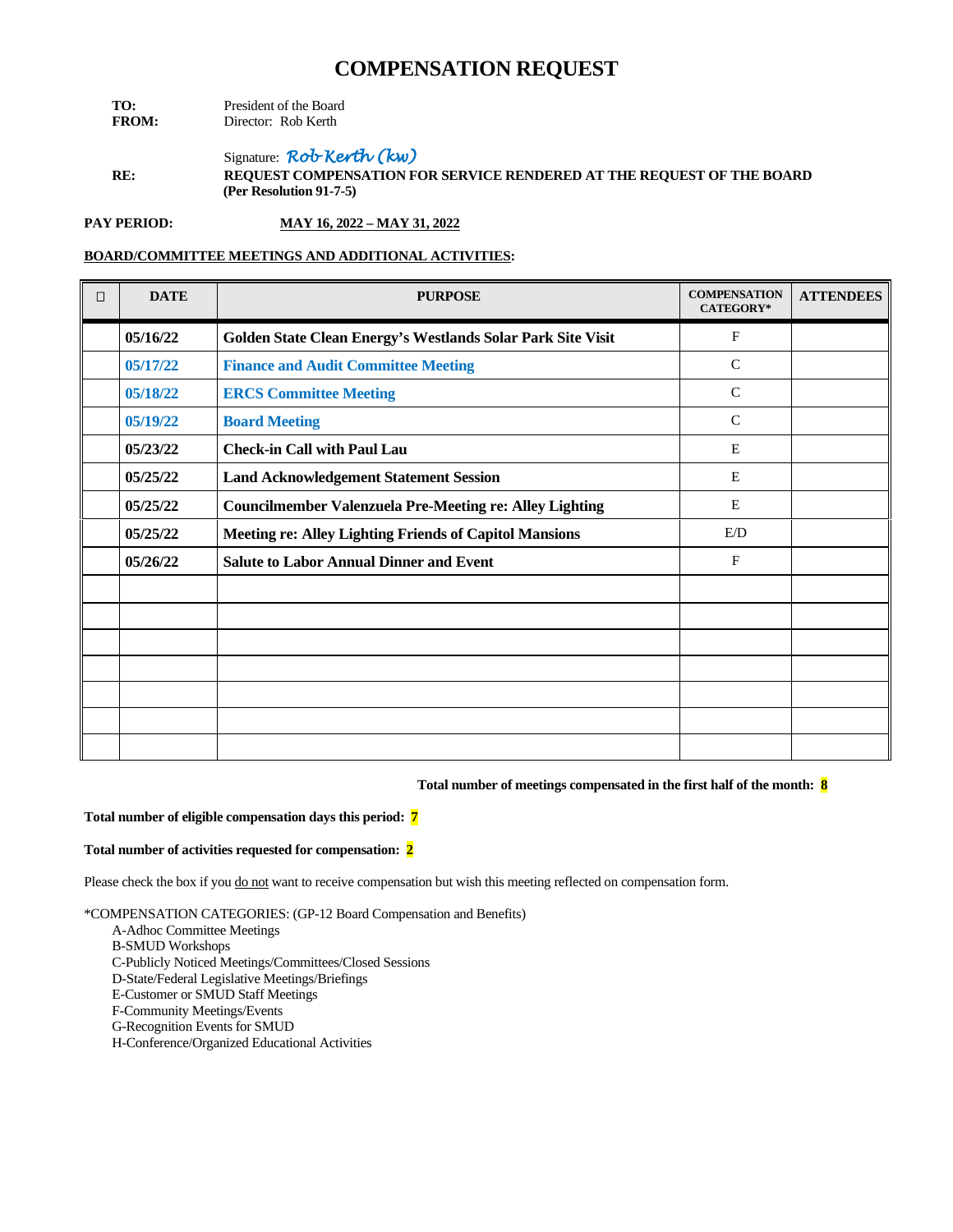| TO:          | President of the Board |  |  |
|--------------|------------------------|--|--|
| <b>FROM:</b> | Director: Dave Tamayo  |  |  |

Signature: *Dave Tamayo (kw)* **RE: REQUEST COMPENSATION FOR SERVICE RENDERED AT THE REQUEST OF THE BOARD (Per Resolution 91-7-5)**

**PAY PERIOD: MAY 16, 2022 – MAY 31, 2022**

## **BOARD/COMMITTEE MEETINGS AND ADDITIONAL ACTIVITIES:**

| $\Box$ | <b>DATE</b> | <b>PURPOSE</b>                                     | <b>COMPENSATION</b><br><b>CATEGORY*</b> | <b>ATTENDEES</b> |
|--------|-------------|----------------------------------------------------|-----------------------------------------|------------------|
|        | 05/17/22    | <b>Finance and Audit Committee Meeting</b>         | $\mathcal{C}$                           |                  |
|        | 05/18/22    | <b>ERCS Committee Meeting</b>                      | $\mathsf{C}$                            |                  |
|        | 05/19/22    | <b>Board Meeting</b>                               | $\mathcal{C}$                           |                  |
|        | 05/23/22    | <b>Check-in Call with Paul Lau</b>                 | $\mathbf E$                             |                  |
|        | 05/24/22    | <b>Policy Makers Council (PMC) Conference Call</b> | D                                       |                  |
|        | 05/26/22    | <b>Salute to Labor Annual Dinner and Event</b>     | $\mathbf{F}$                            |                  |
|        | 05/31/22    | <b>Policy Pre-Brief</b>                            | E                                       |                  |
|        |             |                                                    |                                         |                  |
|        |             |                                                    |                                         |                  |
|        |             |                                                    |                                         |                  |
|        |             |                                                    |                                         |                  |
|        |             |                                                    |                                         |                  |
|        |             |                                                    |                                         |                  |
|        |             |                                                    |                                         |                  |
|        |             |                                                    |                                         |                  |
|        |             |                                                    |                                         |                  |

#### **Total number of meetings compensated in the first half of the month: 8**

#### **Total number of eligible compensation days this period: 7**

#### **Total number of activities requested for compensation: 2**

Please check the box if you do not want to receive compensation but wish this meeting reflected on compensation form.

- A-Adhoc Committee Meetings
- B-SMUD Workshops
- C-Publicly Noticed Meetings/Committees/Closed Sessions
- D-State/Federal Legislative Meetings/Briefings
- E-Customer or SMUD Staff Meetings
- F-Community Meetings/Events
- G-Recognition Events for SMUD
- H-Conference/Organized Educational Activities